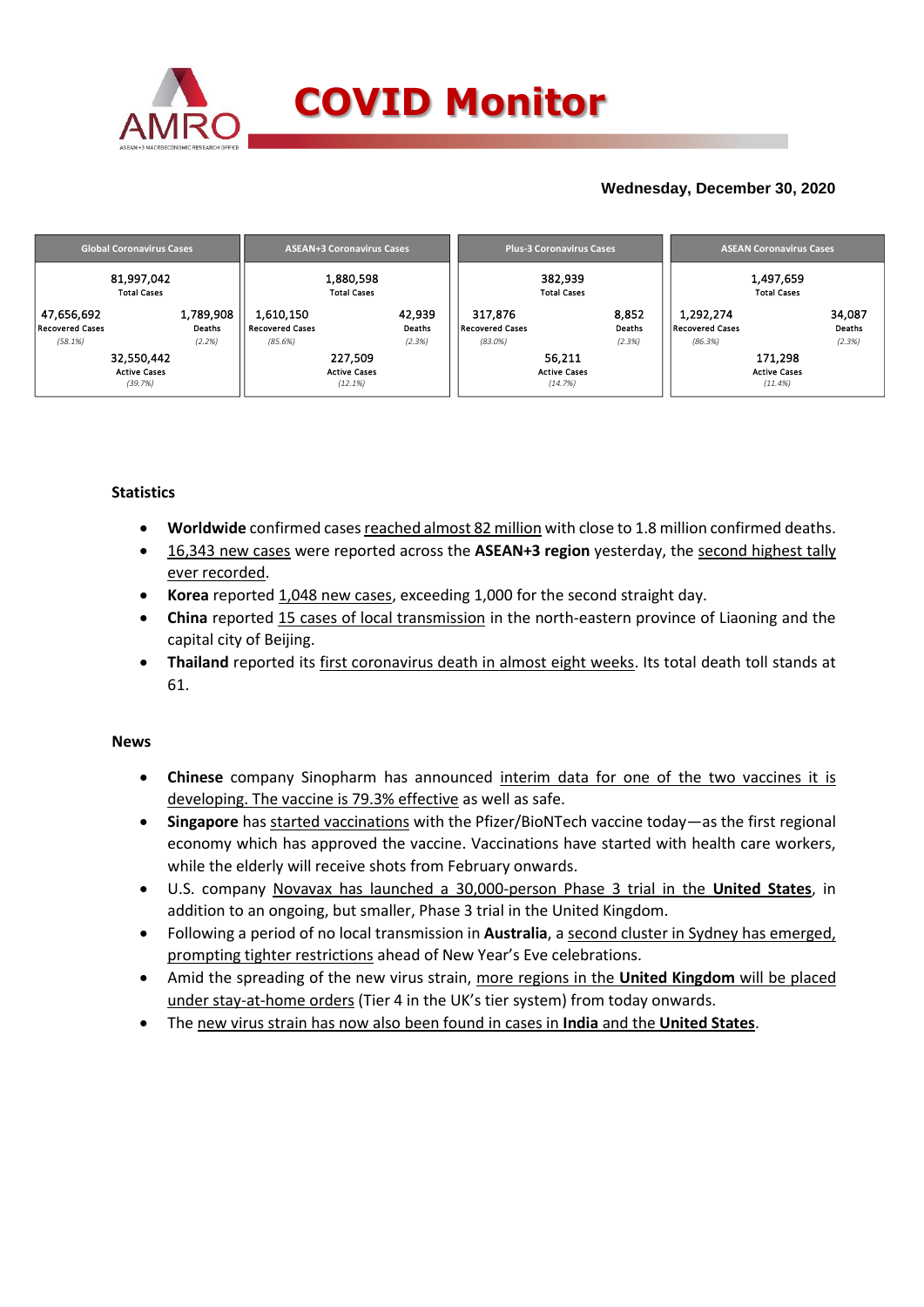

## **COVID Monitor**

#### Overview of Confirmed COVID-19 Cases

| Economy              | <b>Total</b><br>Cases | Cases per 1M<br>Population | <b>New</b><br>Cases | <b>New Cases per</b><br>1M Pop. | <b>New Cases</b><br>$(7$ -day avg) <sup>1</sup> | <b>∆New Cases</b> | ∆% New<br>Cases | <b>Total</b><br><b>Deaths</b> | <b>New</b><br>Deaths | <b>Fatality</b><br><b>Rate (%)</b> | <b>Total</b><br>Recovered | <b>Recovery</b><br><b>Rate (%)</b> | <b>Active</b><br>Cases | <b>Resolved cases</b><br>$(96)^2$ |
|----------------------|-----------------------|----------------------------|---------------------|---------------------------------|-------------------------------------------------|-------------------|-----------------|-------------------------------|----------------------|------------------------------------|---------------------------|------------------------------------|------------------------|-----------------------------------|
| Global               | 81,997,042            |                            | 711,189             |                                 |                                                 | 212,710           | 0.9             | 1,789,908                     | 15,518               | 2.2                                | 47,656,692                | 58.1                               | 32,550,442             | 60.3                              |
| ASEAN+3              | 1,880,598             |                            | 16,343              |                                 |                                                 | 3,662             | 0.9             | 42,939                        | 377                  | 2.3                                | 1,610,150                 | 85.6                               | 227,509                | 60.3                              |
| Plus-3               | 382,939               |                            | 4,754               |                                 |                                                 | 1,247             | 1.3             | 8,852                         | 66                   | 2.3                                | 317,876                   | 83.0                               | 56,211                 | 87.9                              |
| <b>ASEAN</b>         | 1,497,659             |                            | 11,589              |                                 |                                                 | 2,415             | 0.8             | 34,087                        | 311                  | 2.3                                | 1,292,274                 | 86.3                               | 171,298                | 87.3                              |
|                      |                       |                            |                     |                                 |                                                 |                   |                 |                               |                      |                                    |                           |                                    |                        |                                   |
| China                | 87,027                | 62                         | 24                  | 0.0                             |                                                 | $-3$              | 0.0             | 4,634                         | $\mathbf 0$          | 5.3                                | 82,035                    | 94.3                               | 358                    | 99.6                              |
| Hong Kong, China     | 8,724                 | 1,143                      | 53                  | 6.9                             |                                                 | -8                | 0.6             | 143                           | $\overline{2}$       | 1.6                                | 7,616                     | 87.3                               | 965                    | 88.9                              |
| Japan                | 227,415               | 1,808                      | 3,629               | 28.9                            |                                                 | 1,255             | 1.6             | 3,196                         | 44                   | 1.4                                | 186,790                   | 82.1                               | 37,429                 | 83.5                              |
| Korea                | 59,773                | 1,148                      | 1,048               | 20.1                            |                                                 | 3                 | 1.8             | 879                           | 20                   | 1.5                                | 41,435                    | 69.3                               | 17,459                 | 70.8                              |
|                      |                       |                            |                     |                                 |                                                 |                   |                 |                               |                      |                                    |                           |                                    |                        |                                   |
| Indonesia            | 727,122               | 2,694                      | 7,903               | 29.3                            |                                                 | 2,049             | $1.1$           | 21,703                        | 251                  | 3.0                                | 596,783                   | 82.1                               | 108,636                | 85.1                              |
| Malaysia             | 108,615               | 3,269                      | 1,925               | 57.9<br>8.0                     |                                                 | 331<br>112        | 1.8             | 457                           | $\overline{2}$       | 0.4                                | 86,715                    | 79.8                               | 21,443                 | 80.3                              |
| Philippines          | 471,526               | 4,285                      | 876                 |                                 |                                                 |                   | 0.2             | 9,162                         | 38                   | 1.9                                | 439,016                   | 93.1                               | 23,348                 | 95.0                              |
| Singapore            | 58,542                | 10,267                     | 13                  | 2.3                             |                                                 | 8                 | $0.0\,$         | 29                            | 0                    | 0.0                                | 58,400                    | 99.8                               | 113                    | 99.8                              |
| Thailand             | 6,690                 | 98                         | 250                 | 3.7                             |                                                 | $-49$             | 3.9             | 61                            | $\mathbf{1}$         | 0.9                                | 4,212                     | 63.0                               | 2,417                  | 63.9                              |
| Brunei Darussalam    | 152                   | 337                        | 0                   | 0.0                             |                                                 | $\mathsf 0$       | 0.0             | $\overline{3}$                | 0                    | 2.0                                | 149                       | 98.0                               | 0                      | 100.0                             |
| Cambodia             | 364                   | 22                         | 0                   | 0.0                             |                                                 | $\mathsf 0$       | 0.0             | $\mathsf 0$                   | 0                    | 0.0                                | 361                       | 99.2                               | 3                      | 99.2                              |
| Lao PDR              | 41                    | $6\phantom{1}6$            | 0                   | 0.0                             |                                                 | $\mathsf 0$       | 0.0             | $\mathbf 0$                   | 0                    | 0.0                                | 40                        | 97.6                               | 1                      | 97.6                              |
| Myanmar              | 123,153               | 2,307                      | 619                 | 11.6                            |                                                 | $-29$             | 0.5             | 2637                          | 19                   | 2.1                                | 105279                    | 85.5                               | 15,237                 | 87.6                              |
| Vietnam              | 1,454                 | 15                         | 3                   | 0.0                             |                                                 | $-7$              | 0.2             | 35                            | 0                    | 2.4                                | 1,319                     | 90.7                               | 100                    | 93.1                              |
|                      |                       |                            |                     |                                 |                                                 |                   |                 |                               |                      |                                    |                           |                                    |                        |                                   |
| Belgium              | 641,411               | 55,693                     | 1,677               | 145.6                           |                                                 | 820               | 0.3             | 19,361                        | 127                  | 3.0                                |                           |                                    |                        |                                   |
| France               | 2,570,767             | 39,554                     | 11,192              | 172.2                           | 办.                                              | 8,238             | 0.4             | 63,713                        | 968                  | 2.5                                |                           |                                    |                        |                                   |
| Germany              | 1,692,109             | 20,393                     | 19,466              | 234.6                           |                                                 | 5,462             | 1.2             | 32,267                        | 1,122                | 1.9                                | 1,319,757                 | 78.0                               | 340,085                | 79.9                              |
| Italy                | 2,067,487             | 34,325                     | 11,210              | 186.1                           |                                                 | 2,629             | 0.5             | 73,029                        | 659                  | 3.5                                | 1,425,730                 | 69.0                               | 568,728                | 72.5                              |
| Netherlands          | 789,059               | 45,660                     | 18,659              | 1,079.7                         |                                                 | 11,244            | 2.4             | 11,305                        | 263                  | 1.4                                | ÷,                        | $\sim$                             |                        | <b>.</b>                          |
| Spain                | 1,893,502             | 40,402                     | 14,089              | 300.6                           |                                                 | $-10,373$         | 0.7             | 50,442                        | 320                  | 2.7                                | 150,376                   | 7.9                                | 53,521                 | 97.2                              |
| Switzerland          | 442,481               | 51,172                     | 4,197               | 485.4                           |                                                 | $-5,890$          | 1.0             | 7,493                         | 131                  | 1.7                                | 317,600                   | 71.8                               | 117,388                | 73.5                              |
| United Kingdom       | 2,389,963             | 35,536                     | 60,233              | 895.6                           |                                                 | 18,848            | 2.6             | 71,675                        | 566                  | 3.0                                | ÷                         | $\sim$                             |                        | $\sim$                            |
|                      |                       |                            |                     |                                 |                                                 |                   |                 |                               |                      |                                    |                           |                                    |                        |                                   |
| Brazil               | 7,563,551             | 35,782                     | 58,718              | 277.8                           |                                                 | 38,170            | 0.8             | 192,681                       | 1,111                | 2.5                                | 6,754,111                 | 89.3                               | 616,759                | 91.8                              |
| Canada               | 568,807               | 15,042                     | 8,189               | 216.6                           |                                                 | 1,853             | 1.5             | 15,387                        | 218                  | 2.7                                | 482,944                   | 84.9                               | 70,476                 | 87.6                              |
| Argentina            | 1,602,163             | 35,173                     | 11,650              | 255.8                           |                                                 | 4,434             | 0.7             | 43,018                        | 150                  | 2.7                                | 1,420,885                 | 88.7                               | 138,260                | 91.4                              |
| Mexico               | 1,401,529             | 11,028                     | 12,099              | 95.2                            |                                                 | 6,103             | 0.9             | 123,845                       | 990                  | 8.8                                | 1,058,429                 | 75.5                               | 219,255                | 84.4                              |
| Peru                 | 1,008,908             | 30,737                     | 1,251               | 38.1                            |                                                 | $-860$            | 0.1             | 37,525                        | 51                   | 3.7                                | 949,391                   | 94.1                               | 21,992                 | 97.8                              |
| <b>United States</b> | 19,471,743            | 58,818                     | 253,240             | 765.0                           |                                                 | 169,714           | 1.3             | 336,955                       | 3,721                | 1.7                                | ÷,                        | $\sim$                             |                        | $\overline{a}$                    |
| Australia            | 28,381                | 1,093                      | 32                  | 1.2                             |                                                 | 20                | 0.1             | 909                           | $\mathbf 0$          | 3.2                                | 25,754                    | 90.7                               | 1,718                  | 93.9                              |
| India                | 10,244,852            | 7,480                      | 20,549              | 15.0                            |                                                 | 4,117             | 0.2             | 148,439                       | 286                  | 1.4                                | 9,834,141                 | 96.0                               | 262,272                | 97.4                              |
| Iran                 | 1,212,481             | 14,409                     | 6,108               | 72.6                            |                                                 | 200               | 0.5             | 54,946                        | 132                  | 4.5                                | 969,408                   | 80.0                               | 188,127                | 84.5                              |
| Russia               | 3,073,923             | 20,966                     | 26,588              | 181.3                           |                                                 | $-775$            | 0.9             | 55,107                        | 548                  | 1.8                                | 2,470,783                 | 80.4                               | 548,033                | 82.2                              |
| Saudi Arabia         | 362,488               | 10,427                     | 149                 | 4.3                             |                                                 | 30                | 0.0             | 6,204                         | 8                    | 1.7                                | 353,512                   | 97.5                               | 2,772                  | 99.2                              |
|                      | 1,021,451             | 17,104                     | 9,580               | 160.4                           |                                                 | 2.122             | 0.9             | 27,568                        | 497                  | 2.7                                | 858,456                   | 84.0                               | 135,427                | 86.7                              |
| South Africa         |                       |                            |                     |                                 |                                                 |                   |                 |                               |                      |                                    |                           |                                    |                        |                                   |

Source: Haver Analytics, sourced from Johns Hopkins University; AMRO staff calculations.<br>Notes: New cases since previous day. Δ% refers to percentage change since previous day. Fatality rate measured as deaths per confirm

Data as of 29/12/2020